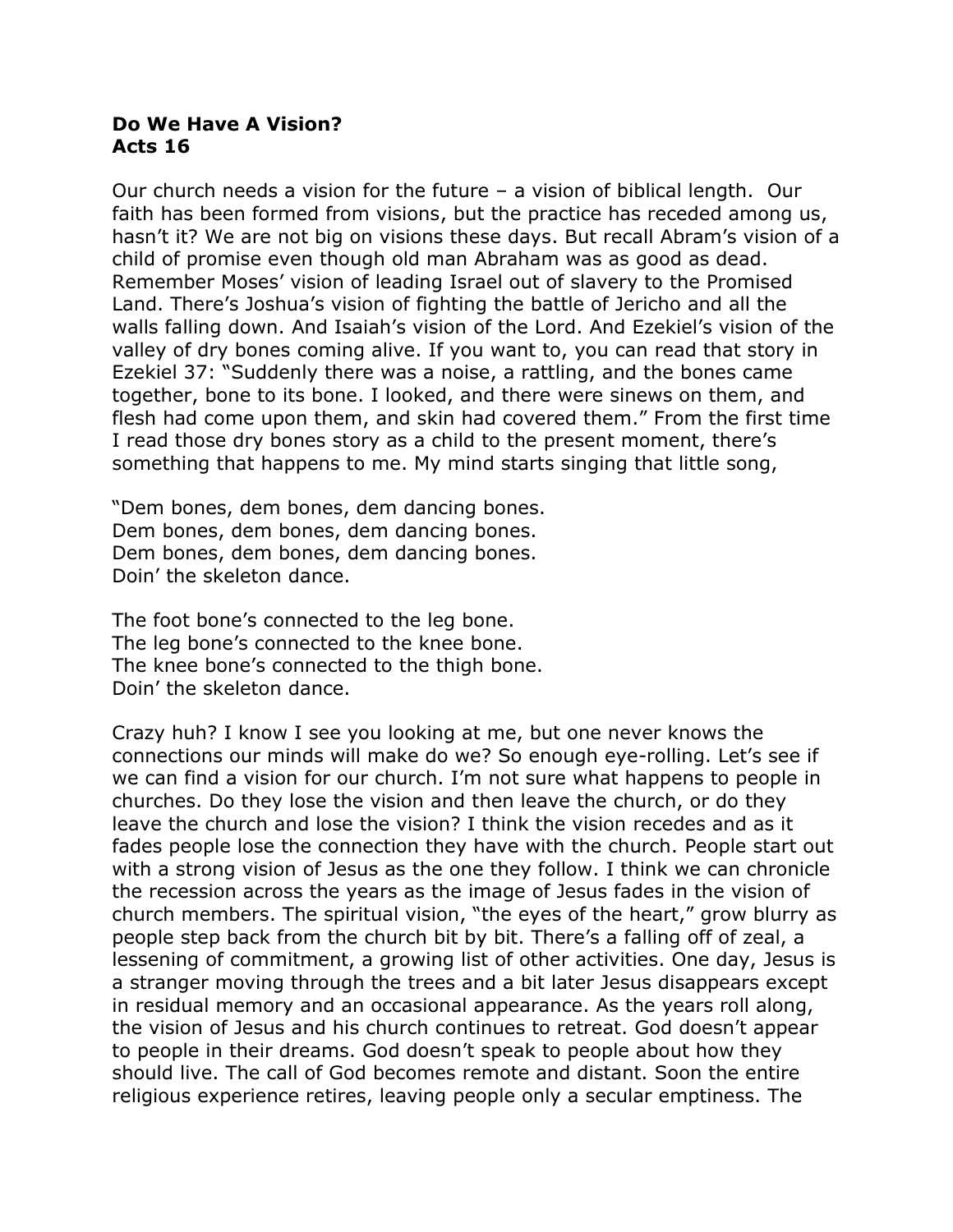relationship with God has grown cold. It's over and done. The world is no longer charged with the presence of God and belief becomes largely a matter of personal opinion. This is the problem we face – we have vision difficulties. We have eyes that do not see. The vision doesn't come in techno-color or in digital presentations. It's not a series of bullet points. The revelation of God comes more as an insight, an inspiration, a moment of reflection. At times God whispers the vision. To catch it, we must hush, lean forward, look up, pay attention, pray, and trust that what we see is the vision of God and that what we hear is the voice of God.

I know I'm asking for a lot. Corporate visions of God are not our default setting. Conclusive miracles are hard to pinpoint, and few of us would think that we might be in a battle with the prophets of Baal like Elijah. Times have changed. Our experience of God has changed, and it is not God's fault.

When Lewis Gerstner became president of IBM the company was firmly in the grip of slide-ware style presentations. Overhead projection was the only acceptable method of presentation. At his first big meeting at which one of the vice presidents was making such a presentation, Gerstner walked over to the projector and switched it off. Then, after a moment of stunned silence, he said, "Let's just talk about our business."

I confess that I would like to flip off the switch and just talk about the Lord Jesus and our life together. I don't want to talk about Critical Race Theory, or "wokeness" or political correctness or abortion. I want to talk about Jesus. We are off chasing rabbits – fads, conspiracies, politics, and an assortment of Americanized idols.

In the KJV, Proverbs 29:18 reads, "Where there is no vision, the people perish." No vision? Sign the death certificate.

Never have a people suffered more in the Bible than the ancient Israelites enslaved in Egypt. Pharaoh was a relentless, powerful tyrant. And the Hebrew children groaned under the burden of slavery. They groaned and they groaned, and they groaned. For four hundred years they groaned. Our minds, so sensitive to speed, to the temporary, to demanding everything at once, and wanting it now, we can't comprehend groaning for 400 years. We are a people who can't wait in line for an hour for a table to open at a fine steak house. And here are slaves groaning for 400 years. How did they do it? How did they manage to keep hope? They had a vision. They never let that vision die. When they were alone, away from the prying eyes and the sharp ears of their Egyptian taskmasters, they told one another stories of the God of Abraham, Isaac, and Jacob. They sang the songs of their faith.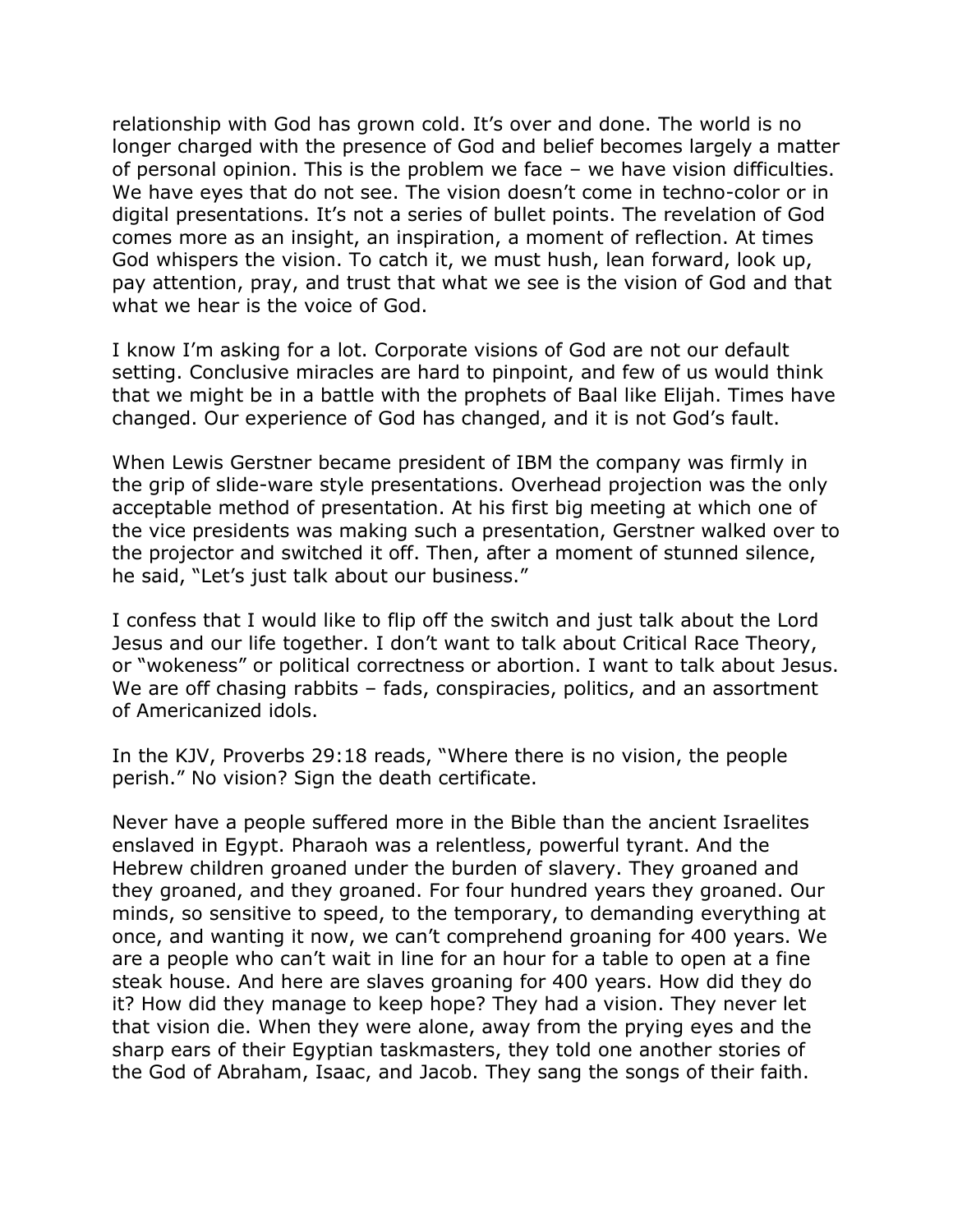They prayed to God. They gathered in secret places and engaged in illegal teachings and conversations to keep hope alive.

A later people who also suffered slavery gave a name to these secret meeting places. They called them hush harbors. My vision for the church is for us to be a Hush Harbor Church – a sacred place where we can speak out against the power of a culture determined to destroy us.

I borrow the term "hush harbor" from that awful period of American history that enslaved people. African American slaves utilized camouflaged locations, hidden sites, and enclosed places as freedom cells where they could come in from the wilderness, untie their tongues, speak the unspoken, and sing their own songs to their own selves in their own communities. Hush harbors have evolved into all kinds of holy spaces – woods, plantation borders, churches, burial societies, beauty shops, barbershops, and kitchens. And taverns and bars and honky tonks all have served as hush harbors – spaces to let go and spaces to resist the culture. These spaces were also known as can breaks and brush arbors. I offer you the church as a hush harbor where we can come in from the secular powers and principalities and begin to dream of an alternative world – a kingdom of God ruled by Jesus our Lord.

A hush harbor is a space of emancipation. "We is gathated hyeah, my brothahs in dis howlin' wildanes, fu'to speak some words of comfo't to each othah in distress" (Paul Laurence Dunbar, "An Ante-Bellum Sermon"). A hush harbor is a place, a space where folks go to affirm, negotiate, and reproduce culture, faith, knowledge, relationships, and resistance and to find sacred grace.

The hush harbor gave birth to the vision of slaves of that time when God would hear the cry of the oppressed and set the people free. Our church can serve as a hush harbor where we can critique our culture and its alien power over so many millions of our fellow citizens, where we can confess our own complicity in secular ways, where we can destroy American idols and refuse to give in to greed. A hush harbor is a "disruptive discursive space," a "space of radical Christian faith." Here we can challenge and negotiate our various contested ideas. Here we can work out our troubles and disagreements together.

Being a hush harbor church presents us with tremendous challenges. In hush harbors, slaves addressed sacred issues but also secular and political issues as well. Frederick Douglass had a hush harbor space where he secretly taught slaves to read and gave them political instruction. We struggle to imagine such a space in our fractured culture.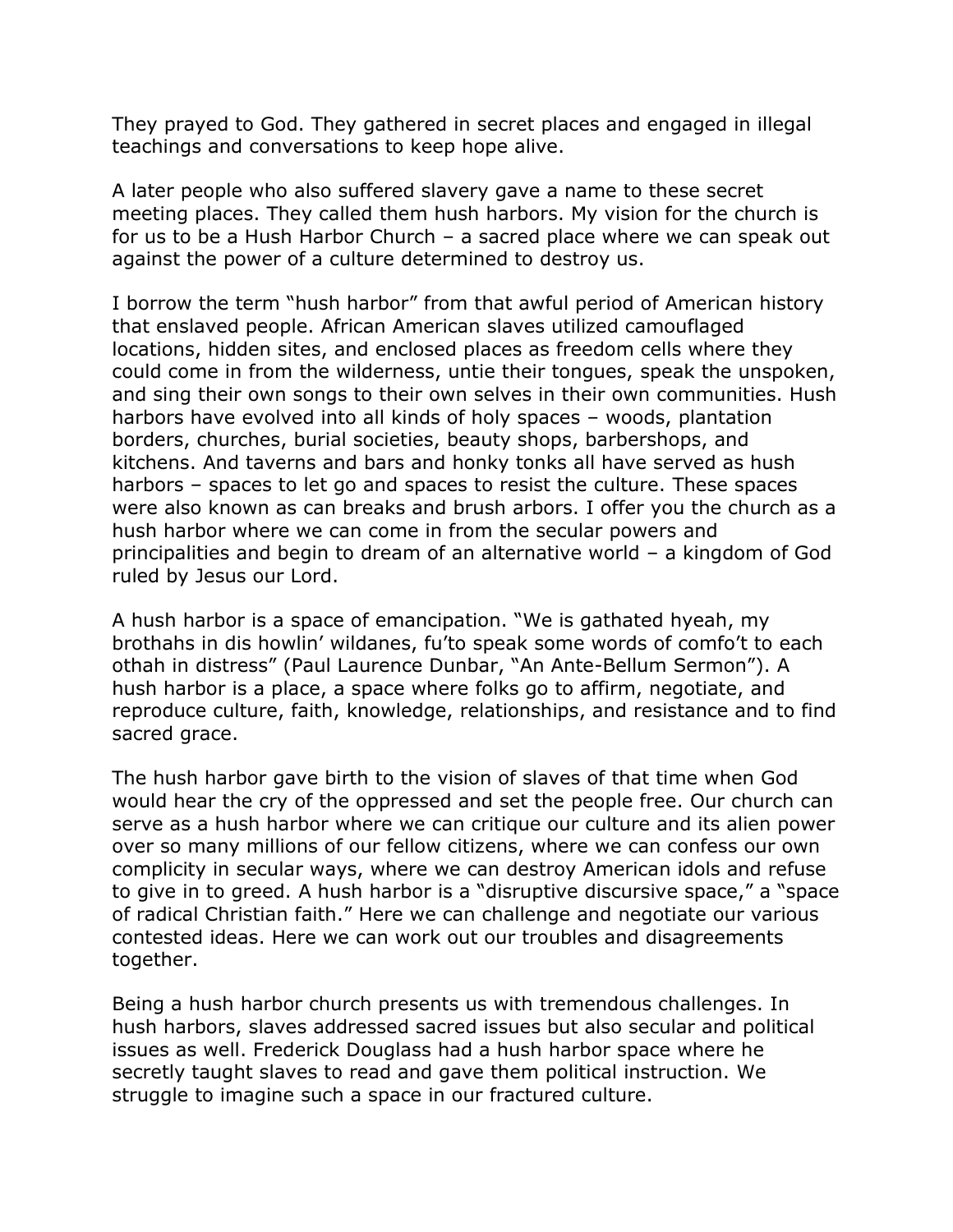We need the vision of a hush harbor church where we may be able to hatch Christian rebellions to the encroaching secular culture. Somehow, we must recover the backbone to resist the culture. And good news: We can. It is possible for young women and men to see visions. It is possible for old men and old women to dream dreams. It is possible for a valley of dead bones to live again. It is possible.

The living God, the God of the living not of the dead, is alive in our ancestors who surround us. The communion of the saints we call it. It is possible to hear your grandmother's voice. It is possible to hear voices who are trying to guide you. It is possible to have dreams of your father or your mother to help you. Don't discount the power of the living God to move across what we call time. During slavery, African Americans were buried faced toward the ocean, "with a view over the sound, since it was believed that their spirits would return to Africa if buried near the water."

Before you leap to call this superstition, please remember that Joseph left instructions for the Israelites to dig up his bones down in Egypt and take them to the Promised Land. "When God comes to you, you shall carry up my bones from here." Joseph wanted his bones to testify that he didn't belong to Egypt. He belonged to the people of God. Even in dying, we are testifying to our faith. There are always ways to resist the power of the secular culture.

Our space is a holy space – God's house we call it. "A whole history remains to be written of spaces," Michel Foucault said. Space matters. Safe spaces for people – the Bible calls them cities of Refuge. Space where people feel safe, accepted, love, and affirmed. The place where people can be real, authentic, share ideas that may include anger, frustration, despair, and fear. I am suspicious of a church that's always happy, happy, happy. There's something unreal about the entire performance. We need our church to be a hush harbor place.

In Paul's dream, a man of Macedonia pleaded with him: **"Come over to Macedonia and help us."** The man from Macedonia doesn't represent our culture, because the mature, intelligent, sophisticated unbelievers populating our city are convinced that human beings are on their own. Backed up by an array of intelligent apologists who assure them there is no God, they reside in isolated splendor relieved of all need to believe in God. Yet the everyday arguments thrown at me by those who don't believe in God are not exactly knockout proofs for not believing in God. You could need help and not know it.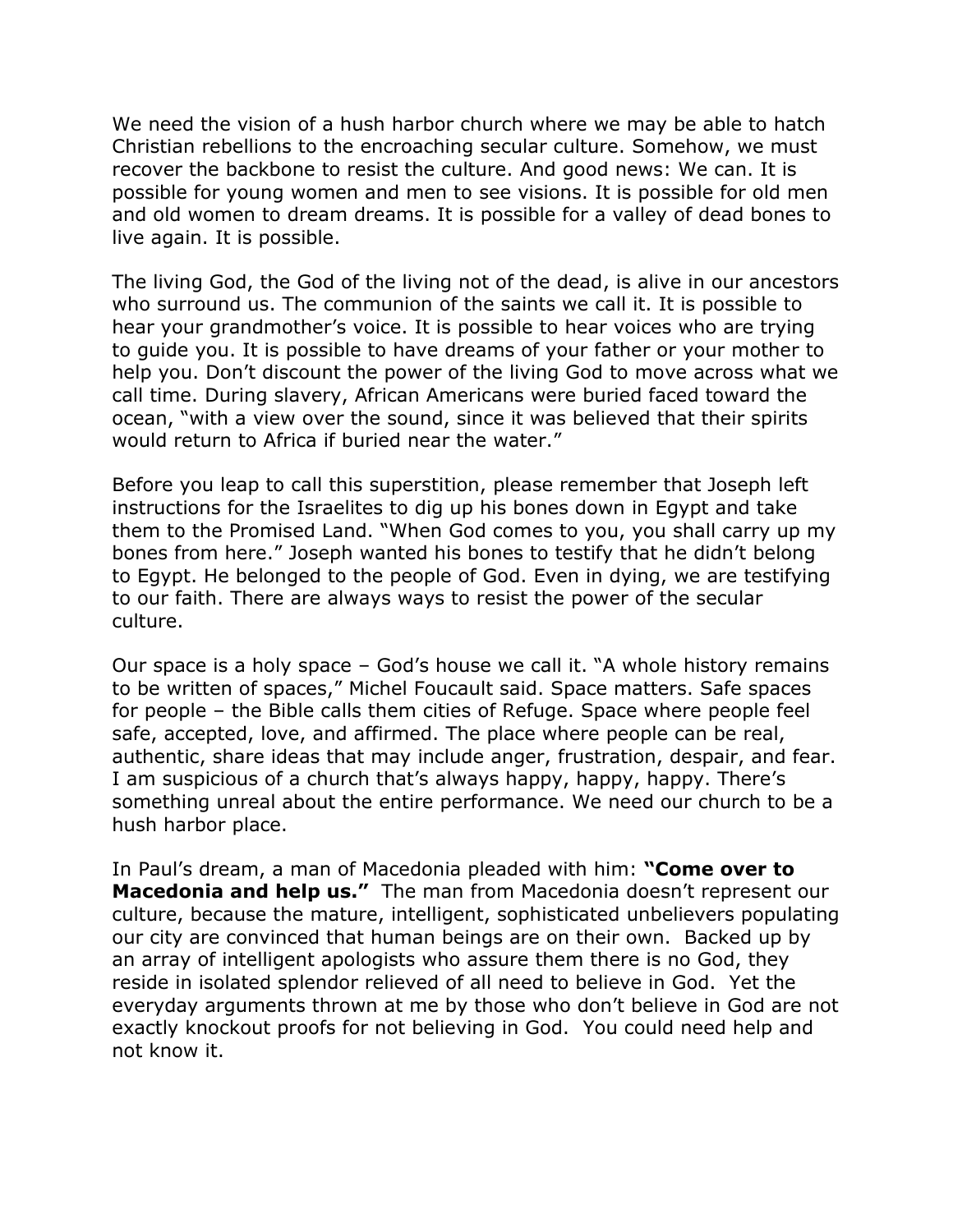In an off-Broadway play a young man speaks for the multitude when he slams the window of his big-city apartment to drown out the sound of the Salvation Army band and says, **"I really don't see what Jesus can do for us."** Don't we overlook how easy we can be to fool? After all, we are the people deceived into believing that a state lottery and casino gambling is the economic wave of the future. I saying that we can be fooled by fool's gold, fake promises, and riches that never materialize. The working men and women of America feed the goose that lays the golden eggs, we house the goose, we provide the goose with the best health care, we take care of the goose, but we never, never get a single golden egg.

I want us to have Paul's dream. I want us to have a vision that we are being called to do something about the secularism of Schenectady. Look at Paul go. At the crack of dawn, he is up and headed to Macedonia. One thing about Paul: he was the most intense person in the church. We may never meet anybody who takes Jesus as seriously. Paul believed that the ideal Christian life would be to be like Jesus: to love, to care, to give, to serve, to suffer, and to sacrifice like he did." And every morning of his life, Paul said, "today I will press on toward the goal."

Focusing on Jesus prepared Paul for the vision of the man from Macedonia. Flannery O'Connor has an essay that begins, "I am no vague believer." Paul could have written those words. He was hard into Christian faith. I am not offended when you think that my theology is too liberal, but you need to know that "I'm no vague believer." I came by my convictions the oldfashioned way – in a life-and-death struggle to know. I am hard into Christian faith.

Come back for a moment to the text: "On the Sabbath day we went outside the gate by the river, where we **supposed** there was a place of prayer." We only know as we go. We supposed; we didn't know. Do you get it?

Guess what? There was a place of prayer and a group of women were at the river praying. A woman named Lydia, a dealer in purple cloth, a worshiper of God, opened her heart to listen eagerly to what was said by Paul. This is a preachers' dream: listeners eager to hear the gospel. "When she and her household were baptized," she prevailed upon Paul and his friends to stay with her.

Lydia was the first convert in Europe. Later the Europeans brought the gospel to America and today we worship God all because a man of God had a dream and saw a man from Macedonia asking for help.

That's why vision still matters in the church. Our vision today will impact the Christians that worship here a thousand or two thousand years from